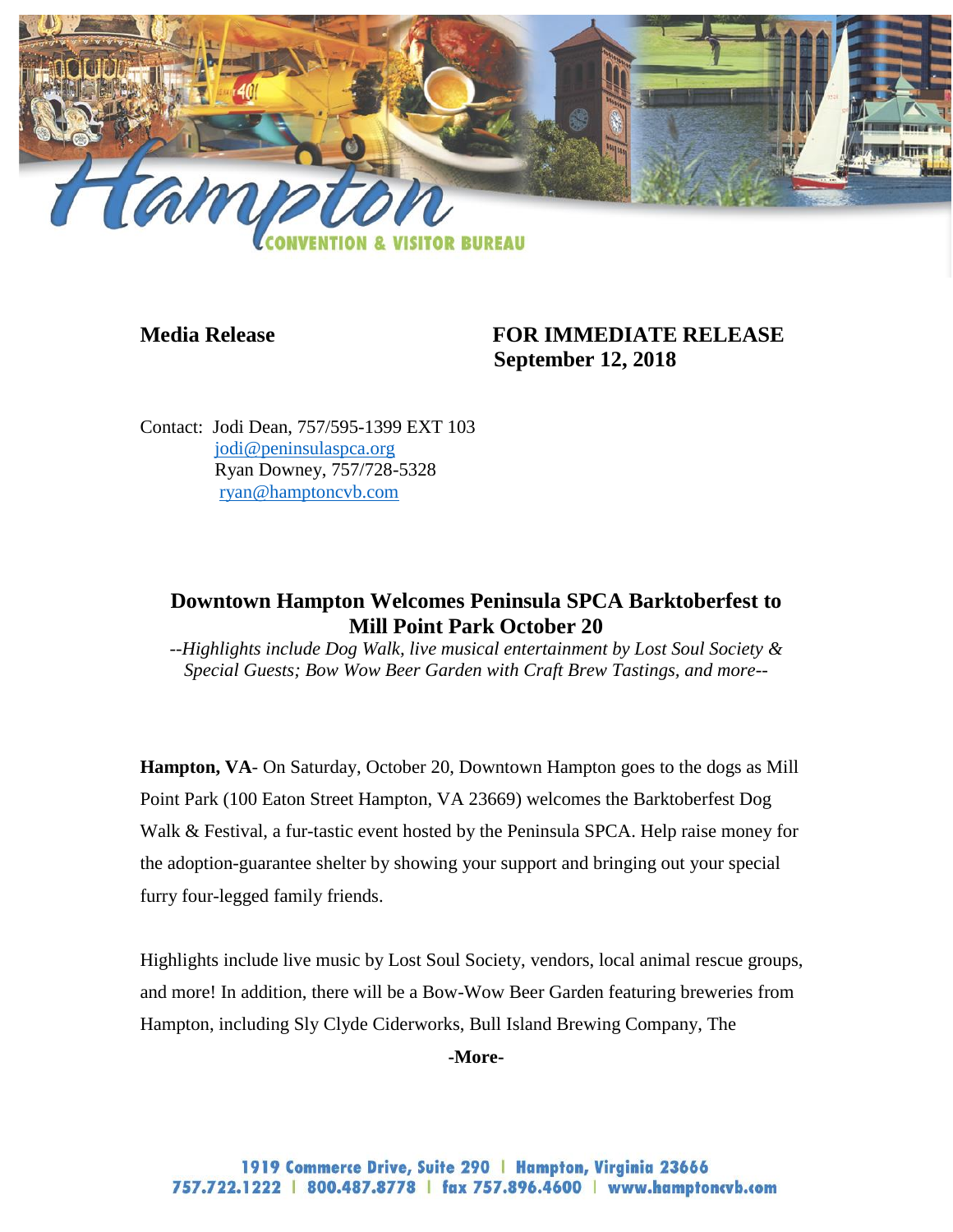## **Downtown Hampton Welcomes Peninsula SPCA Barktoberfest to Mill Point Park October 20- Page 2**

Vanguard Brewpub and Distillery, The Oozlefinch Craft Brewery, and The St. George Brewing Co. There will also be samplings of Dog Star Vodka from Blue Sky Distillery.

Don't miss the Dog Walk, the showcase event of the day, a fun walk that winds along the beautiful downtown Hampton waterfront! The money raised will benefit the animals of the Peninsula SPCA! The Peninsula SPCA is an Adoption Guarantee, or no-kill, shelter that relies completely on support from the local community to help us care for the homeless animals.

There will also be a pets and people costume contest! Guests are encouraged to participate in a costume contest (two categories: pets only and pets & people) for great prizes.

Other highlights of the day include the Dog Cake Walk, Bobbing for Tennis Balls, Demonstrations, Dog Yoga, and more.

Ashley from Z104 and Devon from 94.9 The Point will be on hand for all the fun! Guests are encouraged to register in advance for beer tasting tickets and dog walk to receive their t-shirt and/or souvenir glass.

# **Peninsula SPCA 2018 Barktoberfest**

## **Barktoberfest Package: \$35**

*\*\*includes Bow-Wow beer tasting ticket, Dog Walk registration, festival admission, souvenir glass (register in advance – limited supply of glasses!) and exclusive Barktoberfest t-shirt!*

#### **-More-**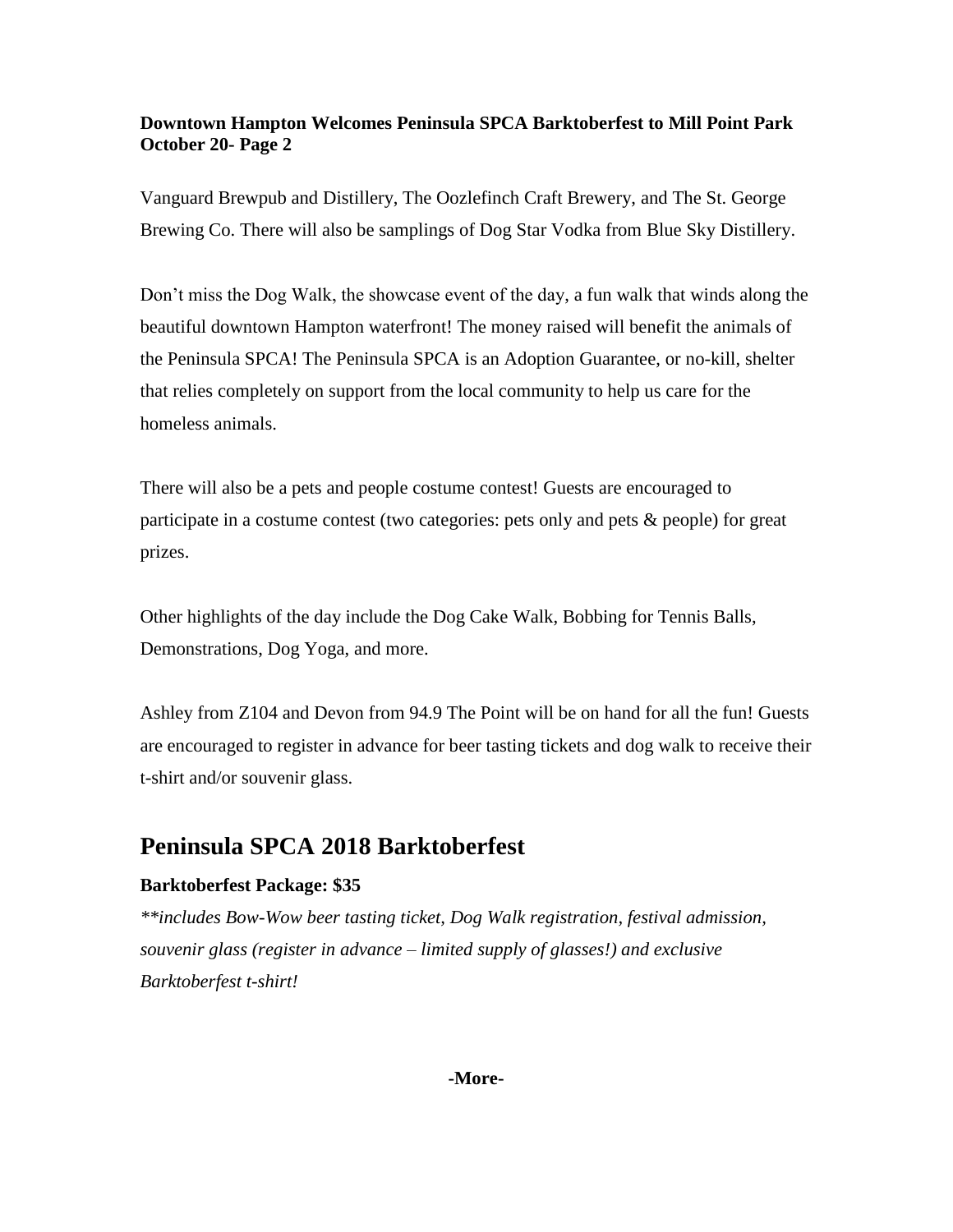## **Downtown Hampton Welcomes Peninsula SPCA Barktoberfest to Mill Point Park October 20- Page 3**

#### **Dog Walk Registration Fees**

\$15 per walker between Today through 9/30 \$20 per walker between 10/1 & 10/16 \$25 at the door Children 6 & under walk for free (Children's T-shirts \$6)

#### **Walker Registration Benefits:**

Exclusive Barktoberfest T-Shirt Free Admission to the Festival Goody Bag Free personal web page for fundraising *\*Earn 2 free festival tickets for every \$100 you raise! For every \$500 you raise, be entered to win 2 free tickets to the 2019 Fur Ball!*

**Festival General Admission Tickets** \$5 per person or buy 3 tickets, get 1 free!

**Saturday, October 20 Mill Point Park 100 Eaton Street Hampton, VA 23669**

For more information on the 2018 Barktoberfest, contact the Peninsula SPCA at 757/595- 1399 or check out [www.peninsulaspca.org.](http://www.peninsulaspca.org/)

The mission of the Peninsula SPCA is to find loving homes for every animal in our care and to advocate for the human treatment of all animals in our community.

#### **-More-**